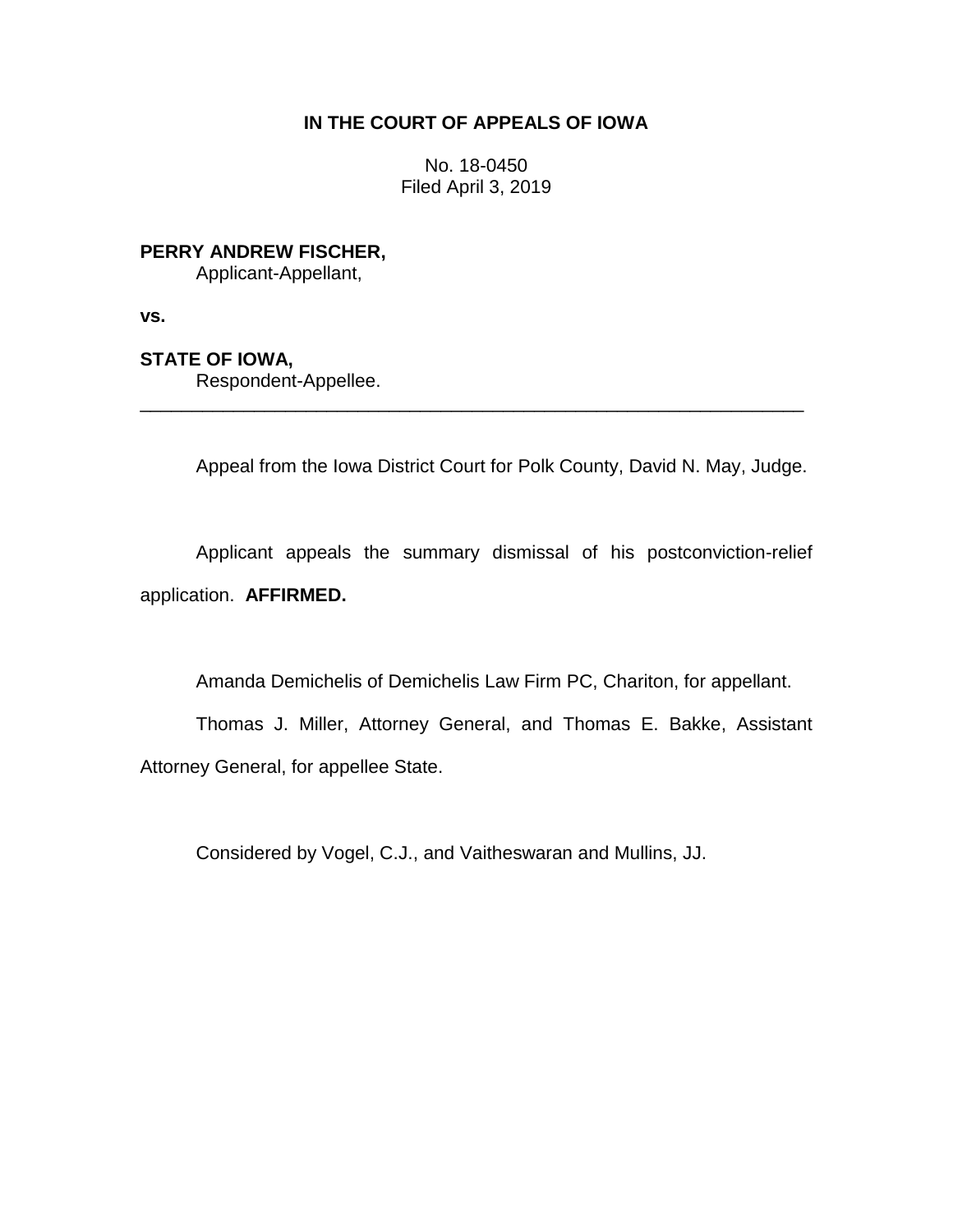### **VOGEL, Chief Judge.**

Perry Fischer appeals the summary judgment ruling to dismiss his application for postconviction relief (PCR). He argues summary judgment was inappropriate as there were genuine issues of material fact, and he asserts his claims are not time-barred, despite the sixteen-year period between conviction and the application. In addition, Fischer raises ineffective-assistance claims against his trial counsel and PCR counsel. We find his claims are time-barred and reject his ineffective-assistance claims.

### **I. Background Facts and Proceedings**

Fischer was convicted of eight counts of third-degree sexual abuse on December 14, 2001, and sentenced to periods not to exceed ten years in prison for each count, to run consecutively, for a total of 80 years. The record indicates he did not file an appeal for this conviction. He filed his application for PCR on September 18, 2017. The State moved for summary judgment on December 12 and argued the application was barred by the statute of limitations. The district court granted summary judgment on February 15, 2018, finding Fischer's claim time-barred and no exception applied. He now appeals.

### **II. Standard of Review**

We review postconviction proceedings for errors at law, including summary dismissals of PCR applications. *Castro v. State*, 795 N.W.2d 789, 793 (Iowa 2011). We will find summary disposition appropriate "if the pleadings, dispositions, answers to interrogatories, and admissions on file, together with the affidavits, if any, show . . . there is no genuine issue as to any material fact and . . . the moving party is entitled to a judgment as a matter of law." *Moon v. State*, 911 N.W.2d 137,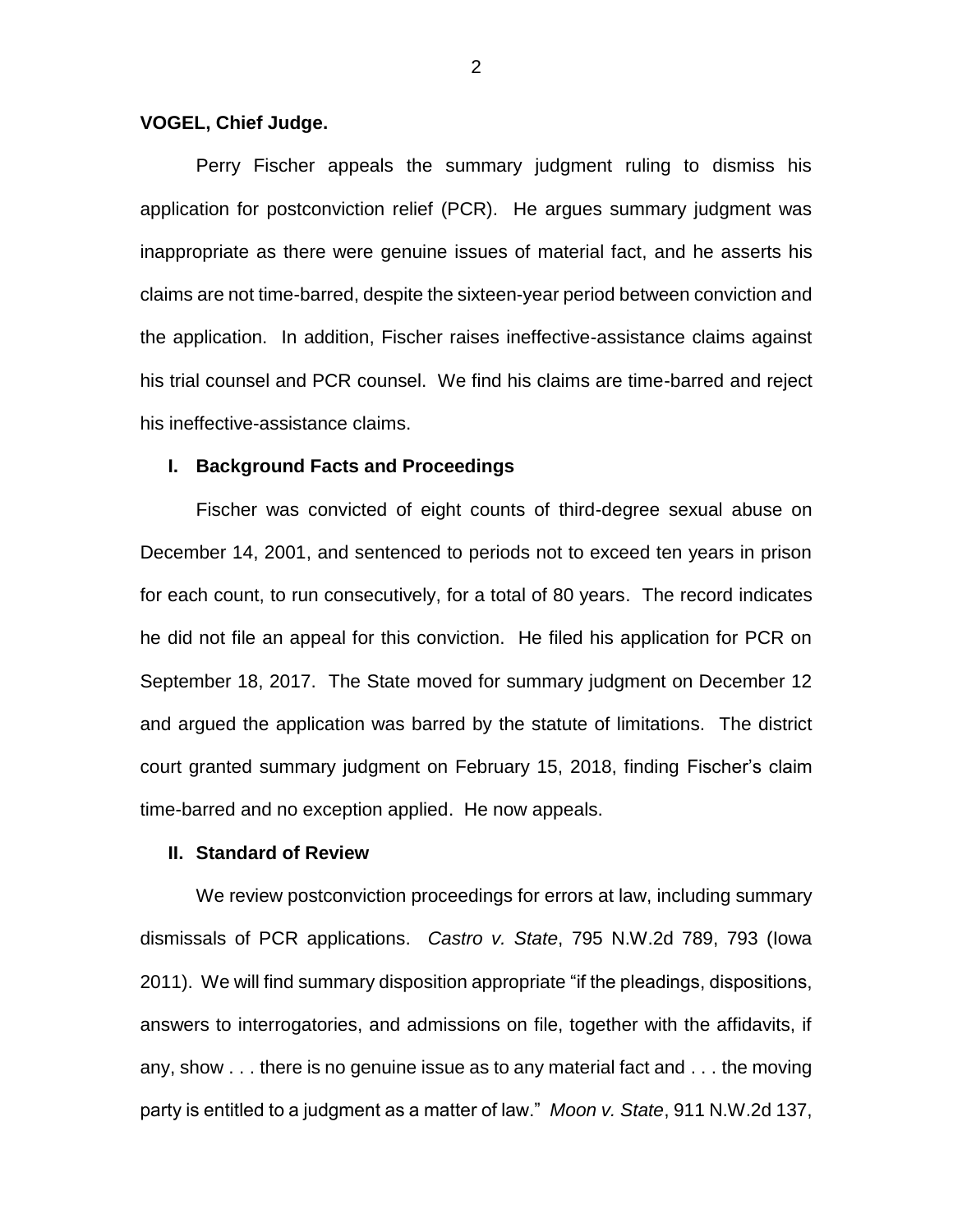142 (Iowa 2018) (quoting Iowa R. Civ. P. 1.981(3)). "The moving party bears the burden of showing the absence of a genuine issue of material facts." *Id.* Moreover, "[w]e view the record in the light most favorable to the nonmoving party," and "[w]e draw all legitimate inferences from the record in favor of the nonmoving party." *Id.*  However, "when a PCR petitioner claims ineffective assistance of PCR counsel, our review is de novo." *Allison v. State*, 914 N.W.2d 866, 870 (Iowa 2018).

#### **III. Summary Judgment**

Fischer argues the district court erred in granting summary disposition on his PCR application for two reasons. He first claims there was a genuine issue of material fact regarding whether there was a plea hearing or a trial on the minutes. He also argues a recent case from our supreme court changed the interpretation of Iowa Code section 822.3 (2017), and such interpretation defines a new exception that applies to Fischer's situation. *See Schmidt v. State*, 909 N.W.2d 778 (Iowa 2018). The State argues any claim he has is time-barred and the cited case does not apply to Fischer's claim.

Iowa Code section 822.3 provides PCR "applications must be filed within three years from the date the conviction or decision is final or, in the event of an appeal, from the date the writ of procedendo is issued." Fischer was convicted in 2001, and he did not appeal. Therefore, Fischer's general three-year period to initiate PCR proceedings expired in 2004. *See* Iowa Code § 822.3.

However, Iowa Code section 822.3 provides the following exception: "this limitation does not apply to a ground of fact or law that could not have been raised within the applicable time period." *Id.* The exception is "for untimely filed applications if they are based on claims that 'could not' have been previously

3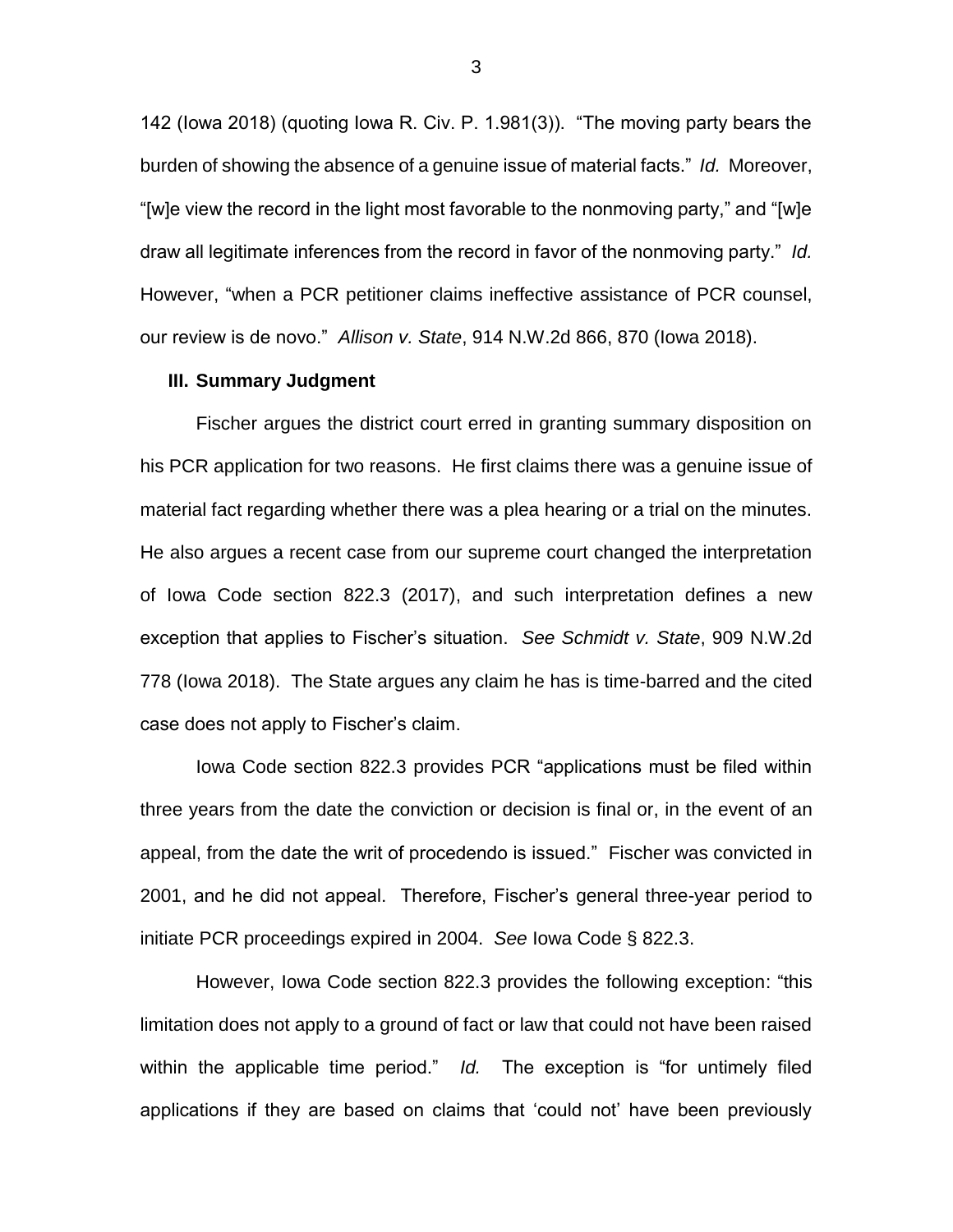raised because they were not available," such as "newly-discovered evidence or a ground that the applicant was at least not alerted to in some way." *Wilkins v. State*, 522 N.W.2d 822, 824 (Iowa 1994). Fischer argues there were defects in the stipulation to the minutes of evidence and there were genuine issues of material fact as to whether he had a trial on the minutes of evidence or a plea hearing, such that his constitutional rights were violated. Any or all of these arguments could have been brought within the three-year statute of limitations period; therefore, we find none of these arguments present a "ground of fact or law that could not have been raised within the applicable time period." Iowa Code § 822.3.

Fischer next argues there is a new ground of law based on *Schmidt*, which Fischer claims altered the interpretation of Iowa Code section 822.3 to allow violations of due process rights to be filed and considered past the three-year period. *See* 909 N.W.2d at 798–99. Schmidt pleaded guilty to assault with intent to commit sexual abuse in April 2007, but he filed a PCR application in June 2014, which included an assertion that the victim had recanted his story. *Id.* at 782–83. Our supreme court found the victim's "recantation was not available to Schmidt within the three-year period following the date of his conviction and Schmidt could not have discovered the recantation earlier than he did in the exercise of due diligence." *Id.* at 799. Therefore, the court determined Iowa Code section 822.3 did not bar Schmidt's claim. *Id.* 

In this case, all of Fischer's arguments were available to him within that three-year period. Fischer does not present any evidence that was not available or could not be discovered with due diligence within the three-year period. *See id.* Therefore, Fischer's claims are still time-barred under Iowa Code section 822.3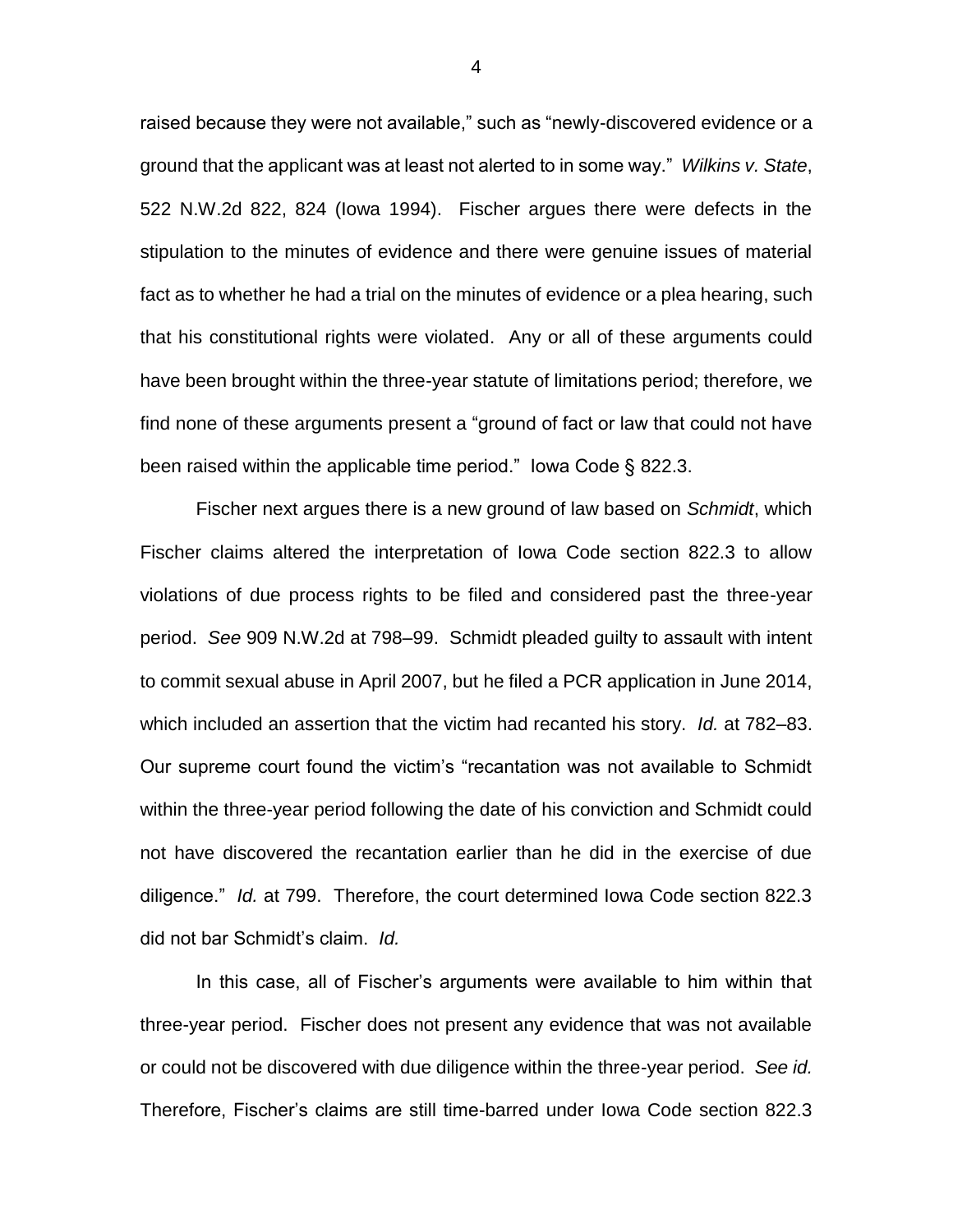and *Schmidt* does not provide an additional exception that is applicable to Fischer. *See id.* 

## **IV. Ineffective Assistance of Counsel**

Fischer next raises ineffective-assistance-of-counsel claims against his trial and PCR counsel. He "asserts that the cumulative effect of all errors by trial and PCR counsel worked to deprive him of a fair trial." Fischer claims his trial counsel was ineffective for spending very little time researching and investigating his case. Also, he raises several claims against trial counsel relating to his belief he had a plea hearing rather than a trial on the minutes. Next, he asserts PCR counsel was ineffective for failing to "obtain evidence, affidavits, depositions or transcripts of the prior proceeding," and failing to raise an ineffective-assistance-of-counsel claim against trial counsel.

Fischer's claims against trial counsel arose sixteen years before the PCR application was filed and thus, those claims are time-barred. *See* Iowa Code § 822.3. Moreover, Fischer's claim against PCR counsel does not protect the claims against trial counsel. *See Smith v. State*, 542 N.W.2d 853, 854 (Iowa Ct. App. 1995) (stating an applicant "cannot circumvent the three-year time-bar by claiming the ineffective assistance of postconviction counsel"). We also find PCR counsel was not ineffective for failing to raise a meritless issue. *See State v. Dudley*, 766 N.W.2d 606, 620 (Iowa 2009) ("[C]ounsel has no duty to raise an issue that has no merit.").

# **V. Conclusion**

We conclude summary judgment was appropriate because Fischer's claims are not within the three-year statute of limitations and no exception applies.

5